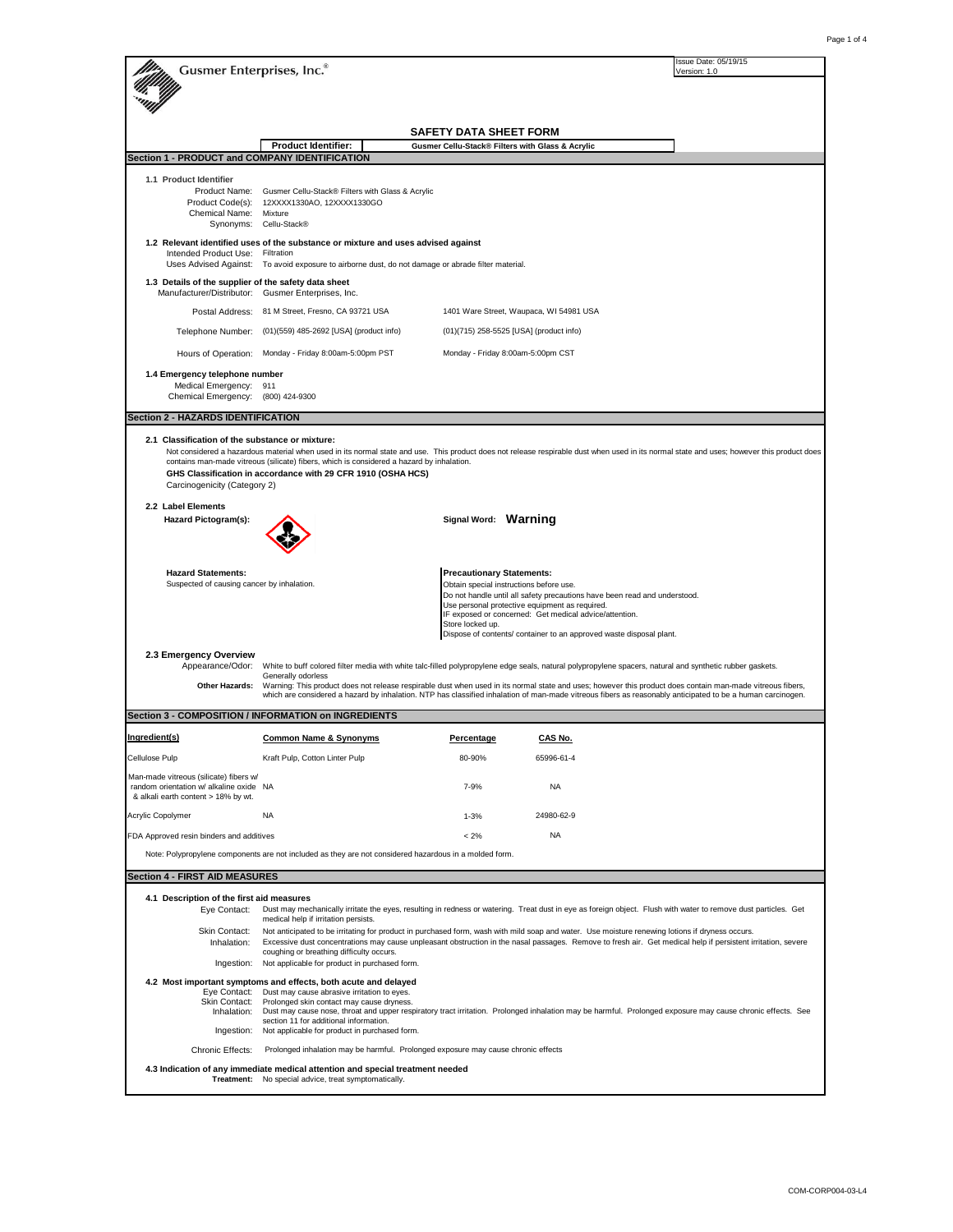| Gusmer Enterprises, Inc.®                                                                                                                                                                                                                                                                                                                                                                                                                                                                                                                                                                                                                                                                                                                                                                                                                                                                                                                                                                                                               |                                                                                                                                                                                                                                                                                                                                                                                                                                   |                                                                                               | Issue Date: 05/19/15<br>Version: 1.0                                                                                                                                                                                                                                                                                                                                             |  |  |
|-----------------------------------------------------------------------------------------------------------------------------------------------------------------------------------------------------------------------------------------------------------------------------------------------------------------------------------------------------------------------------------------------------------------------------------------------------------------------------------------------------------------------------------------------------------------------------------------------------------------------------------------------------------------------------------------------------------------------------------------------------------------------------------------------------------------------------------------------------------------------------------------------------------------------------------------------------------------------------------------------------------------------------------------|-----------------------------------------------------------------------------------------------------------------------------------------------------------------------------------------------------------------------------------------------------------------------------------------------------------------------------------------------------------------------------------------------------------------------------------|-----------------------------------------------------------------------------------------------|----------------------------------------------------------------------------------------------------------------------------------------------------------------------------------------------------------------------------------------------------------------------------------------------------------------------------------------------------------------------------------|--|--|
|                                                                                                                                                                                                                                                                                                                                                                                                                                                                                                                                                                                                                                                                                                                                                                                                                                                                                                                                                                                                                                         |                                                                                                                                                                                                                                                                                                                                                                                                                                   |                                                                                               |                                                                                                                                                                                                                                                                                                                                                                                  |  |  |
|                                                                                                                                                                                                                                                                                                                                                                                                                                                                                                                                                                                                                                                                                                                                                                                                                                                                                                                                                                                                                                         |                                                                                                                                                                                                                                                                                                                                                                                                                                   | <b>SAFETY DATA SHEET FORM</b>                                                                 |                                                                                                                                                                                                                                                                                                                                                                                  |  |  |
|                                                                                                                                                                                                                                                                                                                                                                                                                                                                                                                                                                                                                                                                                                                                                                                                                                                                                                                                                                                                                                         | <b>Product Identifier:</b>                                                                                                                                                                                                                                                                                                                                                                                                        | Gusmer Cellu-Stack® Filters with Glass & Acrylic                                              |                                                                                                                                                                                                                                                                                                                                                                                  |  |  |
| <b>Section 5 - FIREFIGHTING MEASURES</b>                                                                                                                                                                                                                                                                                                                                                                                                                                                                                                                                                                                                                                                                                                                                                                                                                                                                                                                                                                                                |                                                                                                                                                                                                                                                                                                                                                                                                                                   |                                                                                               |                                                                                                                                                                                                                                                                                                                                                                                  |  |  |
| 5.1 Extinguishing Media                                                                                                                                                                                                                                                                                                                                                                                                                                                                                                                                                                                                                                                                                                                                                                                                                                                                                                                                                                                                                 | Suitable Extinguishing Media: Use extinguishing measures that are appropriate to local circumstances and the surrounding environment.                                                                                                                                                                                                                                                                                             |                                                                                               |                                                                                                                                                                                                                                                                                                                                                                                  |  |  |
| Silicon Oxides                                                                                                                                                                                                                                                                                                                                                                                                                                                                                                                                                                                                                                                                                                                                                                                                                                                                                                                                                                                                                          | 5.2 Special hazards arising from the substance or mixture<br>Products of combustion include carbon monoxide, carbon dioxide and fine particulate in the form of smoke.                                                                                                                                                                                                                                                            |                                                                                               |                                                                                                                                                                                                                                                                                                                                                                                  |  |  |
| 5.3 Advice for firefighters                                                                                                                                                                                                                                                                                                                                                                                                                                                                                                                                                                                                                                                                                                                                                                                                                                                                                                                                                                                                             | As in any fire, wear NIOSH-approved self contained breathing apparatus and appropriate protective clothing.                                                                                                                                                                                                                                                                                                                       |                                                                                               |                                                                                                                                                                                                                                                                                                                                                                                  |  |  |
| Product as supplied and shipped is highly unlikely to release sufficient cellulose dust to constitute a combustible dust explosion hazard. Depending on airborne concentration, moisture<br>content, particle diameter, surface area and exposure to an ignition source, airborne cellulose dust may ignite and burn with explosive force in a contained area. Cellulose dust may similarly<br>deflagrate (combustion without detonation like a supersonic explosion) if ignited in an open or loosely contained area. Cellulose dust explosibility: (*K <sub>st</sub> dry = >200 and <300 bar m/s).<br>Caution should be taken in the processing, shipping, handling and use of these materials, particularly if they are in a dry state and dust is produced. Reference NFPA standards 654, 69 and<br>the NFPA Fire Protection Handbook for guidance.<br>*K <sub>st</sub> the maximum rate of pressure rise is used to calculate the *K <sub>st</sub> value; an internationally recognized index used to classify dust explosibility. |                                                                                                                                                                                                                                                                                                                                                                                                                                   |                                                                                               |                                                                                                                                                                                                                                                                                                                                                                                  |  |  |
| <b>Section 6 - ACCIDENTAL RELEASE MEASURES</b>                                                                                                                                                                                                                                                                                                                                                                                                                                                                                                                                                                                                                                                                                                                                                                                                                                                                                                                                                                                          |                                                                                                                                                                                                                                                                                                                                                                                                                                   |                                                                                               |                                                                                                                                                                                                                                                                                                                                                                                  |  |  |
| or for additional worker comfort.                                                                                                                                                                                                                                                                                                                                                                                                                                                                                                                                                                                                                                                                                                                                                                                                                                                                                                                                                                                                       | 6.1 Personal precautions, protective equipment and emergency procedures<br>Other precautions: Minimize compressed air blowdown or other practices that generate high dust levels.                                                                                                                                                                                                                                                 |                                                                                               | Avoid contact with skin and eyes. Sweep or vacuum up for recovery and disposal. Avoid creating dusty conditions whenever feasible. Maintain good housekeeping to avoid accumulation<br>of cellulose dust on exposed surfaces. Use NIOSH approved filtering face piece respirator ("dust mask") and goggles where ventilation is not possible and exposure limits may be exceeded |  |  |
| 6.2 Environmental precautions<br>None, discharge in accordance with federal, state and local laws.                                                                                                                                                                                                                                                                                                                                                                                                                                                                                                                                                                                                                                                                                                                                                                                                                                                                                                                                      |                                                                                                                                                                                                                                                                                                                                                                                                                                   |                                                                                               |                                                                                                                                                                                                                                                                                                                                                                                  |  |  |
| 6.3 Methods and materials for containment and cleaning up<br>If large amounts of dust are generated, collect with vacuum or suppress with water spray and sweep up.                                                                                                                                                                                                                                                                                                                                                                                                                                                                                                                                                                                                                                                                                                                                                                                                                                                                     |                                                                                                                                                                                                                                                                                                                                                                                                                                   |                                                                                               |                                                                                                                                                                                                                                                                                                                                                                                  |  |  |
| See Section 8 for appropriate personal protective equipment.                                                                                                                                                                                                                                                                                                                                                                                                                                                                                                                                                                                                                                                                                                                                                                                                                                                                                                                                                                            |                                                                                                                                                                                                                                                                                                                                                                                                                                   |                                                                                               |                                                                                                                                                                                                                                                                                                                                                                                  |  |  |
| Section 7 - Handling and Storage<br>7.1 Precautions for safe handling<br>Avoid generating excessive dust. If dust levels are suspected to be over PEL, wear a NIOSH approved N95 or greater respirator. Protect from excessive moisture. Maintain good<br>housekeeping practices. See Section 8 for more information<br>7.2 Conditions for safe storage, including any incompatibilities                                                                                                                                                                                                                                                                                                                                                                                                                                                                                                                                                                                                                                                |                                                                                                                                                                                                                                                                                                                                                                                                                                   |                                                                                               |                                                                                                                                                                                                                                                                                                                                                                                  |  |  |
|                                                                                                                                                                                                                                                                                                                                                                                                                                                                                                                                                                                                                                                                                                                                                                                                                                                                                                                                                                                                                                         | Store in cool, dry place away from open flame and other sources of ignition.                                                                                                                                                                                                                                                                                                                                                      |                                                                                               |                                                                                                                                                                                                                                                                                                                                                                                  |  |  |
|                                                                                                                                                                                                                                                                                                                                                                                                                                                                                                                                                                                                                                                                                                                                                                                                                                                                                                                                                                                                                                         | See Section 8 for OSHA permissible exposure limit(s)<br>Section 8 - EXPOSURE CONTROL / PERSONAL PROTECTION                                                                                                                                                                                                                                                                                                                        |                                                                                               |                                                                                                                                                                                                                                                                                                                                                                                  |  |  |
| 8.1 Control parameters                                                                                                                                                                                                                                                                                                                                                                                                                                                                                                                                                                                                                                                                                                                                                                                                                                                                                                                                                                                                                  |                                                                                                                                                                                                                                                                                                                                                                                                                                   |                                                                                               |                                                                                                                                                                                                                                                                                                                                                                                  |  |  |
| Cellulose $(C_6H_{10}O_5)_n$                                                                                                                                                                                                                                                                                                                                                                                                                                                                                                                                                                                                                                                                                                                                                                                                                                                                                                                                                                                                            | OSHA PEL <sup>1</sup><br>PEL-TWA 15 mg/m <sup>3</sup> Total Dust (PNOR) <sup>1</sup><br>PEL-TWA 5 mg/m <sup>3</sup> Respirable Dust (PNOR) <sup>1</sup>                                                                                                                                                                                                                                                                           | ACGIH <sup>2</sup><br>TLV-TWA 10 mg/m <sup>3</sup> Total Dust<br>Not Established              | NIOSH REL <sup>3</sup><br>REL-TWA 10 mg/m <sup>3</sup> Total Dust<br>REL-TWA 5 mg/m <sup>3</sup> Respirable Dust                                                                                                                                                                                                                                                                 |  |  |
| Man-made vitreous (silicate)<br>fibers w/ random orientation w/<br>content > 18% by wt.                                                                                                                                                                                                                                                                                                                                                                                                                                                                                                                                                                                                                                                                                                                                                                                                                                                                                                                                                 | PEL-TWA 15 mg/m <sup>3</sup> Total Dust<br>PEL-TWA 5 mg/m <sup>3</sup> Respirable Dust<br>alkaline oxide & alkali earth Voluntary TWA = 1 f/cc, Respirable fibers, under a<br>voluntary health and safety partnership program.                                                                                                                                                                                                    | Not Established<br>TLV - TWA 1 fiber/cm <sup>3</sup> Respirable fraction                      | REL-TWA 5 mg/m <sup>3</sup> Total Dust<br>REL-TWA 3 fibers/cm <sup>3</sup> Respirable Dust                                                                                                                                                                                                                                                                                       |  |  |
| Notes:                                                                                                                                                                                                                                                                                                                                                                                                                                                                                                                                                                                                                                                                                                                                                                                                                                                                                                                                                                                                                                  | 1. OSHA particulate not otherwise regulated (PNOR)                                                                                                                                                                                                                                                                                                                                                                                |                                                                                               |                                                                                                                                                                                                                                                                                                                                                                                  |  |  |
| 8.2 Exposure controls                                                                                                                                                                                                                                                                                                                                                                                                                                                                                                                                                                                                                                                                                                                                                                                                                                                                                                                                                                                                                   |                                                                                                                                                                                                                                                                                                                                                                                                                                   |                                                                                               |                                                                                                                                                                                                                                                                                                                                                                                  |  |  |
| <b>Engineering Controls:</b>                                                                                                                                                                                                                                                                                                                                                                                                                                                                                                                                                                                                                                                                                                                                                                                                                                                                                                                                                                                                            | <b>Normal Handling Conditions</b><br>If necessary use ventilation system to keep airborne dust concentration below permissible exposure limits. Ventilation to control dust should be considered where<br>potential explosive concentrations and ignition sources are present. The design and operation of any exhaust system should consider the possibility of explosive<br>concentrations of cellulose dust within the system. |                                                                                               |                                                                                                                                                                                                                                                                                                                                                                                  |  |  |
|                                                                                                                                                                                                                                                                                                                                                                                                                                                                                                                                                                                                                                                                                                                                                                                                                                                                                                                                                                                                                                         | and operated in accordance with applicable standards if the operating conditions justify their use.                                                                                                                                                                                                                                                                                                                               |                                                                                               | Ensure that exhaust ventilation and material transport systems involved in handling this product contain explosion relief vents or suppression systems designed                                                                                                                                                                                                                  |  |  |
| <b>Respiratory Protection:</b>                                                                                                                                                                                                                                                                                                                                                                                                                                                                                                                                                                                                                                                                                                                                                                                                                                                                                                                                                                                                          |                                                                                                                                                                                                                                                                                                                                                                                                                                   | If dust levels are suspected to be over PEL, wear a NIOSH approved N95 or greater respirator. |                                                                                                                                                                                                                                                                                                                                                                                  |  |  |
| Eye Protection:                                                                                                                                                                                                                                                                                                                                                                                                                                                                                                                                                                                                                                                                                                                                                                                                                                                                                                                                                                                                                         | ANSI Z87+ approved dust goggles or safety glasses, if necessary, to avoid eye irritation.                                                                                                                                                                                                                                                                                                                                         |                                                                                               |                                                                                                                                                                                                                                                                                                                                                                                  |  |  |
| Skin Protection:                                                                                                                                                                                                                                                                                                                                                                                                                                                                                                                                                                                                                                                                                                                                                                                                                                                                                                                                                                                                                        | Cover skin with clothing and/or gloves if skin dryness or irritation occurs.                                                                                                                                                                                                                                                                                                                                                      |                                                                                               |                                                                                                                                                                                                                                                                                                                                                                                  |  |  |
| General Hygiene:                                                                                                                                                                                                                                                                                                                                                                                                                                                                                                                                                                                                                                                                                                                                                                                                                                                                                                                                                                                                                        | Maintain good housekeeping practices, wash hands after handling, avoid direct eye contact. Clean up areas where cellulose dust settles to avoid excessive<br>accumulation of this combustible material. Minimize compressed air blowdown or other practices that generate high airborne-dust concentrations.                                                                                                                      |                                                                                               |                                                                                                                                                                                                                                                                                                                                                                                  |  |  |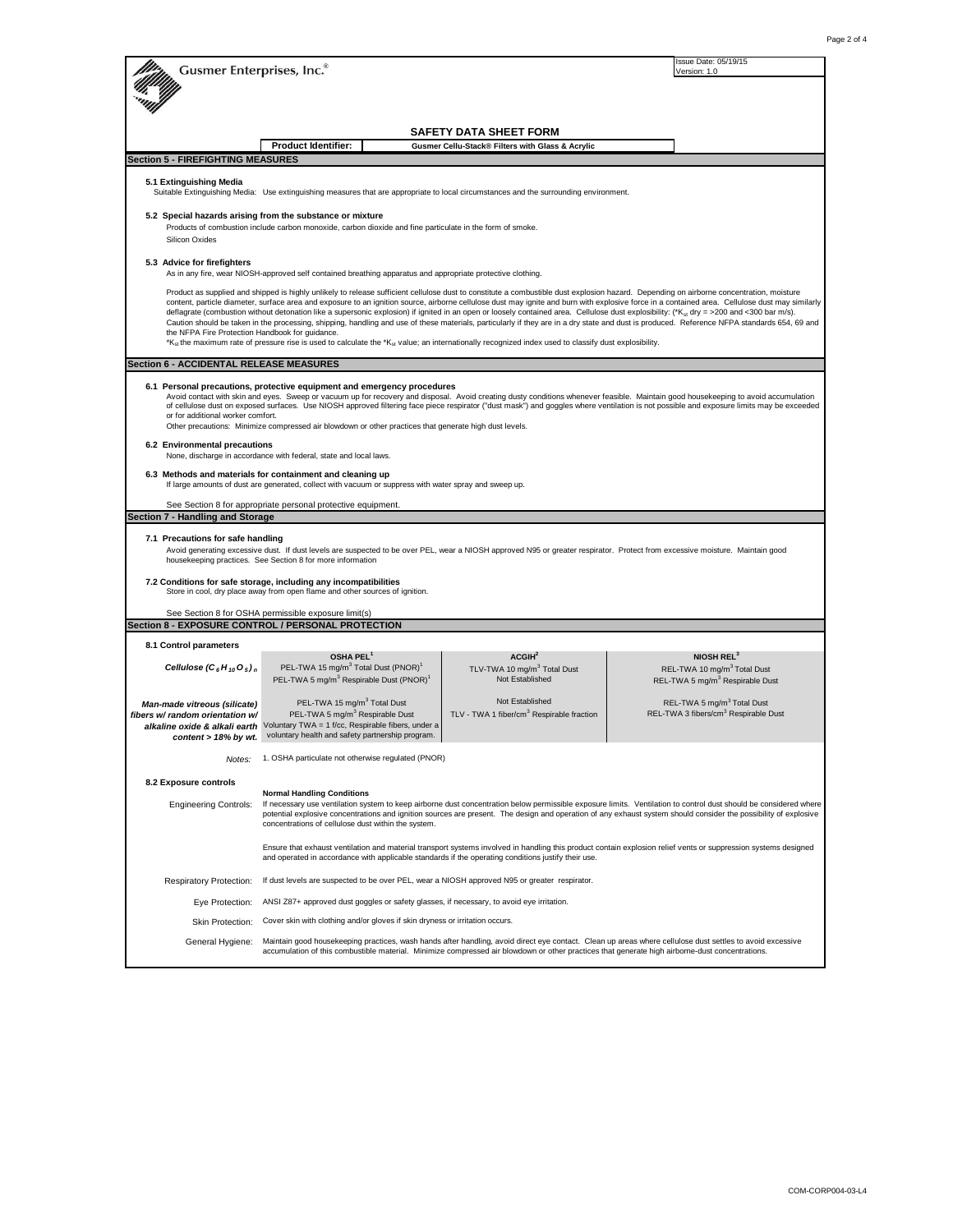| Gusmer Enterprises, Inc.®                                                    |                                                                                                          |                                                    |                                          |                                                                                                                                                                  | Issue Date: 05/19/15<br>Version: 1.0 |
|------------------------------------------------------------------------------|----------------------------------------------------------------------------------------------------------|----------------------------------------------------|------------------------------------------|------------------------------------------------------------------------------------------------------------------------------------------------------------------|--------------------------------------|
|                                                                              |                                                                                                          |                                                    |                                          |                                                                                                                                                                  |                                      |
|                                                                              |                                                                                                          |                                                    | SAFETY DATA SHEET FORM                   |                                                                                                                                                                  |                                      |
|                                                                              | <b>Product Identifier:</b>                                                                               |                                                    |                                          | Gusmer Cellu-Stack® Filters with Glass & Acrylic                                                                                                                 |                                      |
| Section 9 - PHYSICAL and CHEMICAL PROPERTIES                                 |                                                                                                          |                                                    |                                          |                                                                                                                                                                  |                                      |
| 9.1 Information on basic physical and chemical properties                    |                                                                                                          |                                                    |                                          |                                                                                                                                                                  |                                      |
| <b>Physical State:</b><br>Color:                                             | Solid                                                                                                    |                                                    |                                          | White to buff colored filter media with white talc-filled polypropylene edge seals, natural polypropylene spacers, natural and synthetic rubber gaskets.         |                                      |
| Odor:                                                                        | <b>Generally Odorless</b>                                                                                |                                                    |                                          |                                                                                                                                                                  |                                      |
| Odor Threshold:<br>pH:                                                       | None<br>No Data Available                                                                                |                                                    |                                          |                                                                                                                                                                  |                                      |
| Melting / Freezing                                                           | No Data Available                                                                                        |                                                    |                                          |                                                                                                                                                                  |                                      |
| Point (Specify):<br>Initial Boiling Point &                                  | No Data Available                                                                                        |                                                    |                                          |                                                                                                                                                                  |                                      |
| Boiling Range:                                                               |                                                                                                          |                                                    |                                          |                                                                                                                                                                  |                                      |
| Flash Point:<br>Evaporation Rate:                                            | No Data Available<br>No Data Available                                                                   |                                                    |                                          |                                                                                                                                                                  |                                      |
| Flammability (solid, gas):<br><b>Explosive Limits:</b>                       | upper: No Data Available<br>LEL: No Data Available                                                       | lower: No Data Available<br>UEL: No Data Available |                                          | Kst: Cellulose dust explosibility: (*Kst dry = >200 and <300 bar m/s)                                                                                            |                                      |
| Vapor Pressure:                                                              | No Data Available                                                                                        |                                                    |                                          |                                                                                                                                                                  |                                      |
| Vapor Density:<br><b>Relative Density:</b>                                   | No Data Available<br>No Data Available                                                                   |                                                    |                                          |                                                                                                                                                                  |                                      |
| Solubility(ies):                                                             | No Data Available                                                                                        |                                                    |                                          |                                                                                                                                                                  |                                      |
| Partition Coefficient (n-<br>octanol/water):                                 | No Data Available                                                                                        |                                                    |                                          |                                                                                                                                                                  |                                      |
| Auto-ignition Temperature:                                                   | about 765°F (407°C)                                                                                      |                                                    |                                          |                                                                                                                                                                  |                                      |
| Decomposition<br><b>Oxidizing Properties:</b>                                | Cellulose and polypropylene components will degrade at temperatures >400°F (204°C).<br>No Data Available |                                                    |                                          |                                                                                                                                                                  |                                      |
| Viscosity:                                                                   | No Data Available                                                                                        |                                                    |                                          |                                                                                                                                                                  |                                      |
| Section 10 - STABILITY and REACTIVITY                                        |                                                                                                          |                                                    |                                          |                                                                                                                                                                  |                                      |
| 10.1 Reactivity                                                              |                                                                                                          |                                                    |                                          |                                                                                                                                                                  |                                      |
| No Data Available                                                            |                                                                                                          |                                                    |                                          |                                                                                                                                                                  |                                      |
| 10.2 Chemical stability<br>Stable under recommended storage conditions.      |                                                                                                          |                                                    |                                          |                                                                                                                                                                  |                                      |
| 10.3 Possibility of hazardous reactions                                      |                                                                                                          |                                                    |                                          |                                                                                                                                                                  |                                      |
| None<br>10.4 Conditions to avoid                                             |                                                                                                          |                                                    |                                          |                                                                                                                                                                  |                                      |
| 10.5 Incompatible materials                                                  | Avoid open flame, sparks and other sources of ignition.                                                  |                                                    |                                          |                                                                                                                                                                  |                                      |
|                                                                              | Avoid open flame, sparks and other sources of ignition.                                                  |                                                    |                                          |                                                                                                                                                                  |                                      |
| 10.6 Hazardous decomposition products                                        | Combustion products include carbon monoxide, carbon dioxide and fine particulate in the form of smoke.   |                                                    |                                          |                                                                                                                                                                  |                                      |
| Section 11 - TOXICOLOGY INFORMATION                                          |                                                                                                          |                                                    |                                          |                                                                                                                                                                  |                                      |
| 11.1 Information on toxicological effects                                    |                                                                                                          |                                                    |                                          |                                                                                                                                                                  |                                      |
| <b>Toxicology Data:</b>                                                      |                                                                                                          |                                                    |                                          | The product has not been fully tested. The statements have been derived in parts from products of a similar structure or composition.                            |                                      |
|                                                                              | <b>Toxicity Test</b>                                                                                     | <b>Exposure Route</b>                              | Dose                                     | <b>Observed Effect</b>                                                                                                                                           |                                      |
| <b>Acute Toxicity:</b>                                                       | $LD_{50}$ (rat)                                                                                          | Inhalation                                         |                                          | Not Available                                                                                                                                                    |                                      |
| Cellulose                                                                    | $LD_{50}$ (rat)                                                                                          | Oral                                               | 5,800 mg/m <sup>3</sup><br>> 5,000 mg/kg | Not Available                                                                                                                                                    |                                      |
|                                                                              | $LD_{50}$ (rabbit)                                                                                       | Dermal                                             | > 2,000 mg/kg                            | Not Available                                                                                                                                                    |                                      |
| Skin Corrosion/Irritation: May cause irritation through mechanical abrasion. |                                                                                                          |                                                    |                                          |                                                                                                                                                                  |                                      |
| Serious Eye Damage/Eye                                                       |                                                                                                          |                                                    |                                          |                                                                                                                                                                  |                                      |
| Irritation:                                                                  | Product dust or powder may cause mechanical eye irritation                                               |                                                    |                                          |                                                                                                                                                                  |                                      |
| <b>Respiratory or Skin</b>                                                   |                                                                                                          |                                                    |                                          | Acute: Exposure to dust may cause irritation. Processes such as cutting, grinding, crushing, or impact may result in generation of excessive amounts of airborne |                                      |
| Sensitization:                                                               | dusts in the workplace. Nuisance dust may affect the lungs but reactions are typically reversible.       |                                                    |                                          | Chronic: Prolonged exposure to the dust may cause wheezing, chest tightness, productive cough nasal irritation and symptoms of chronic respiratory disease.      |                                      |
|                                                                              |                                                                                                          |                                                    |                                          | Dust may also induce asthmatic reactions via an allergic mechanism, particularly in individuals who are predisposed to developing allergies.                     |                                      |
| <b>STOT - Single Exposure:</b>                                               |                                                                                                          |                                                    |                                          |                                                                                                                                                                  |                                      |
|                                                                              | No Data Available                                                                                        |                                                    |                                          |                                                                                                                                                                  |                                      |
| <b>STOT - Repeated Exposure:</b>                                             | May cause damage to lungs through prolonged or repeated exposure.                                        |                                                    |                                          |                                                                                                                                                                  |                                      |
| <b>Aspiration Hazard:</b>                                                    | No Data Available                                                                                        |                                                    |                                          |                                                                                                                                                                  |                                      |
| 11.2 Further Information                                                     |                                                                                                          |                                                    |                                          |                                                                                                                                                                  |                                      |
| <b>Mutagenicity:</b>                                                         | No Data Available                                                                                        |                                                    |                                          |                                                                                                                                                                  |                                      |
| <b>Productive Toxicity:</b>                                                  | No Data Available                                                                                        |                                                    |                                          |                                                                                                                                                                  |                                      |
| Carcinogenicity:                                                             | Man-made vitreous fibers are suspected of causing cancer by inhalation                                   |                                                    |                                          |                                                                                                                                                                  |                                      |
| IARC:                                                                        | 3 - Group 3: Not classifiable as to its carcinogenicity to humans (synthetic vitreous fibers)            |                                                    |                                          |                                                                                                                                                                  |                                      |
| NTP:                                                                         | Reasonably anticipated to be a human carcinogen                                                          |                                                    |                                          |                                                                                                                                                                  |                                      |